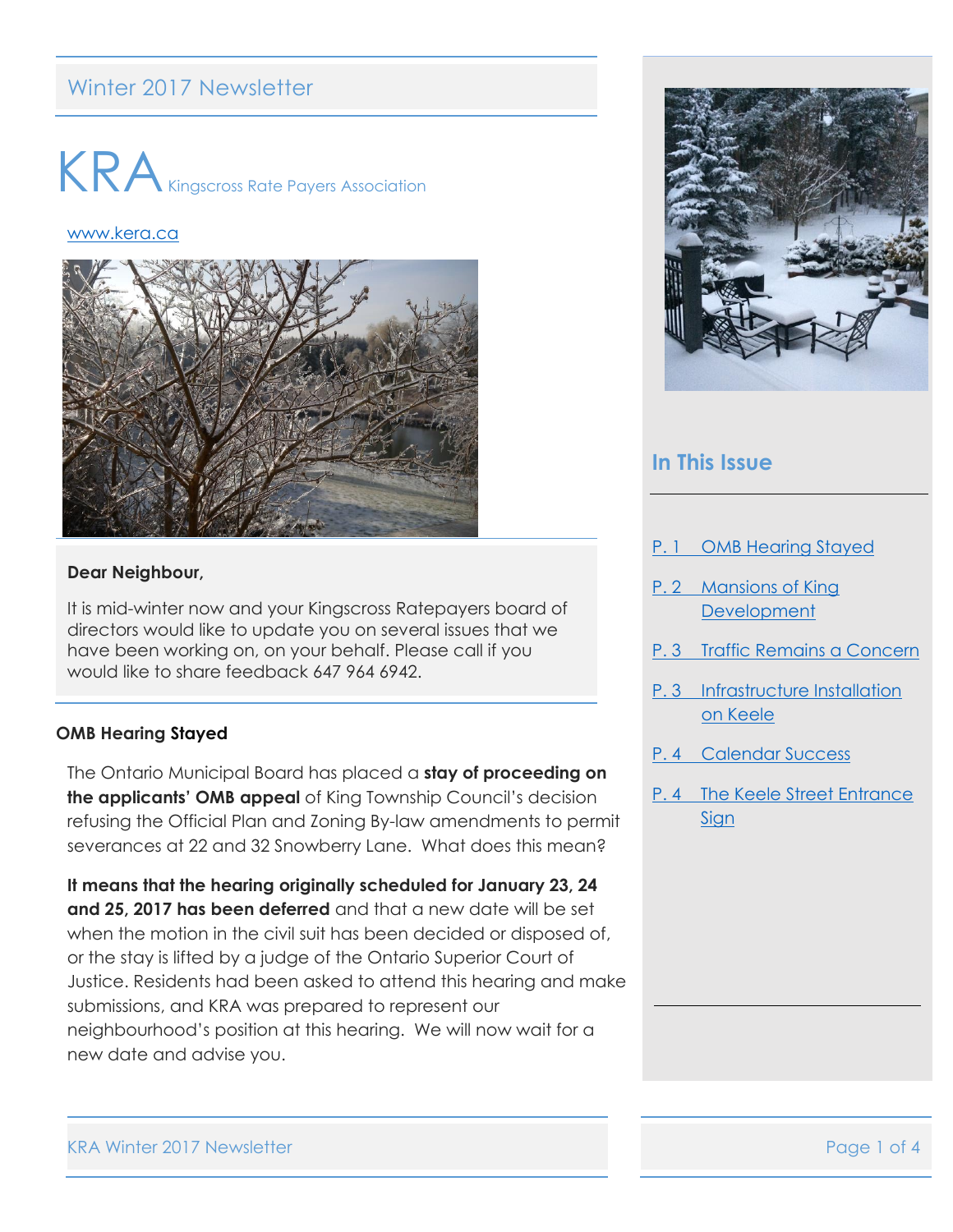### <span id="page-1-0"></span>**Mansions of King Development Proposal – NB see drawings below**

The proposed development south of Kingscross and west of Manitou came before Council in late November. KRA identified several concerns and your board obtained advice from an advisor on the Oak Ridges Moraine. This development is on the Moraine and contains designated Provincially Significant Wetlands, forested areas and branches and streams of the East Humber River. The developer had identified the Manitou Easement as a second required access point for traffic in and out of the proposed subdivision. This would have allowed significant increases in traffic through Kingscross. In light of this KRA decided to meet with various government agencies; The Toronto and Region Conservation Authority, York Region and King Township and we retained an expert, hydrologeologist, Dr. Garry Hunter. He provided his report to us prior to the Council meeting. Only with this expert opinion were we able to convince Council that access via Manitou is not a viable option and that the suggested route to Jane Street is a viable option. Dr. Hunter raised significant concerns about many elements in the Mansions of King development proposal including the removal of many trees on the site and the import of  $70,000$  m<sup>3</sup> of soil for fill to "level" the site. Another concern is the potential impact on Kingscross wells. To quote Dr. Hunter: "My interim very rough estimate is that ground water infiltration losses will be on the order of 25,000 m3/year and that effective compensation may not be possible over the proposed residential area." Dr. Hunter`s extensive report will be available on our new website coming soon at [www.kera.ca.](http://www.kera.ca/) As a result Council has accepted the Planning Dept. recommendation not to approve the current subdivision application.

Mansions of King proposed development plans with required 30 metre setback imposed over development plans showing steep mobile slope at south east corner of proposal that blocks entrance of development to the Manitou easement. This image is provided by our retained hydrologist consultant Dr. Garry Hunter. This image was shown at the public meeting to demonstrate that any plans to be able to access Kingscross via the Manitou easement would not be feasible. Many residents are concerned that access via Manitou would increase traffic through Kingscross because it would be an easy route through and from Highway 400. Our expert opinion's report has been submitted to Council and the Planning Department and can be used to evaluate



30 M setbacks with proposed development note access to Manitou easement and road blocked by setback around steep unstable slope down to East **Humber River** 

# Only feasible 2<sup>nd</sup> Road Connection is to JANE St.



KRA Winter 2017 Newsletter **Page 2 of 4**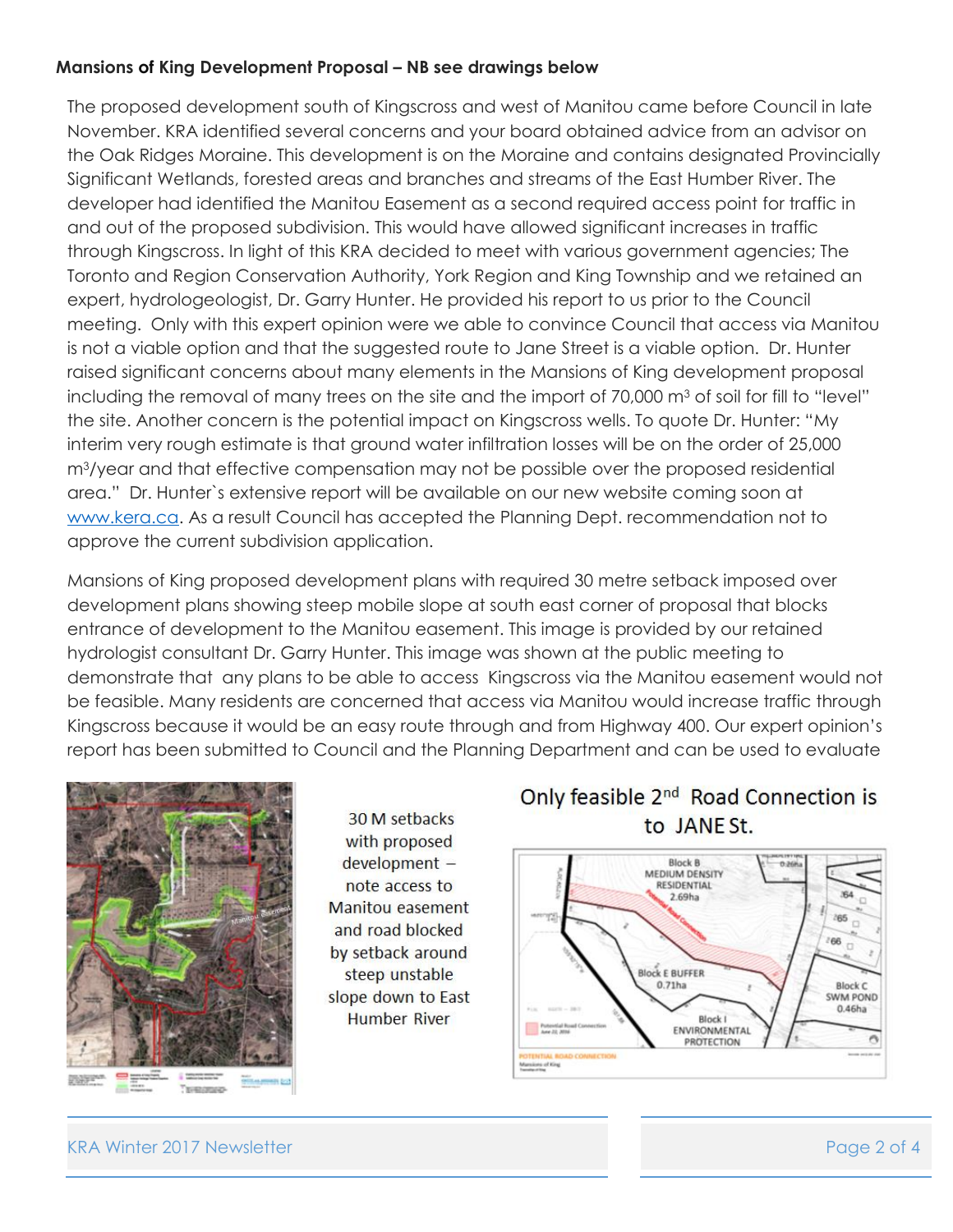any future proposal. This report was instrumental in preventing access to Kingscross via the Manitou easement and was aobtained at a cost of \$15,000.

**Contributions to KRA by residents are requiredto help pay for this expert opinion**. The protection of Kingscross is dependent on our opposition to the potential harm of increased traffic through our neighbourhood.

# **More Important News**

### <span id="page-2-0"></span>**Traffic through Kingscross Remains a Concern**

Once the infrastructure work is completed at Keele Street we will be following up with the Township regarding signage prohibiting through traffic.

<span id="page-2-1"></span>

You will all be aware of the huge water and wastewater infrastructure installation that is underway for the Mattamy Homes development. On your behalf, we have engaged with the Township, York Region and our local Councilor Debbie Schaefer to attempt to have access into and out of Kingscross safely managed. The situation has improved but we will continue to send photos of any obstruction to safe access. The residents on Lockhart Lane are obviously taking the brunt of this construction. And as far as we know the developer has not yet complied with the OMB requirements re tree planting screening for the Kingscross properties adjacent to the new homes.

<span id="page-2-2"></span>



# **In the Community**

### **Spring Clean-up and BBQ**

Our annual spring clean-up will take place on 23 April. This event is always a great chance to meet and connect with new neighbours. Meet at Champlain Crescent at 10am and then return for a BBQ at 1230pm. **Please call Julie Nevin to let us know you are coming 416 771 4410.**

# **Important**

## **Announcement**

### **Membership Renewals**

Help KRA to continue to protect and preserve Kingscross Estates:

If you have not yet renewed your membership it is not too late. We need every resident to contribute your share to the substantial cost of protecting Kingscross and to be able to complete the entrance signs. Please do your part by sending your cheque to **Julie Nevin, 24 Lockhart Lane, King City ON L1G 3C9**

### **SAVE THE DATE!**

Wednesday April 5, 2017, 7pm. You are invited a neighbourhood information update at the King Cultural Centre on King Road just east of Jane Street on the North side of King Road. **Please let Ian Hilley know you can come on 647 964 6942.**